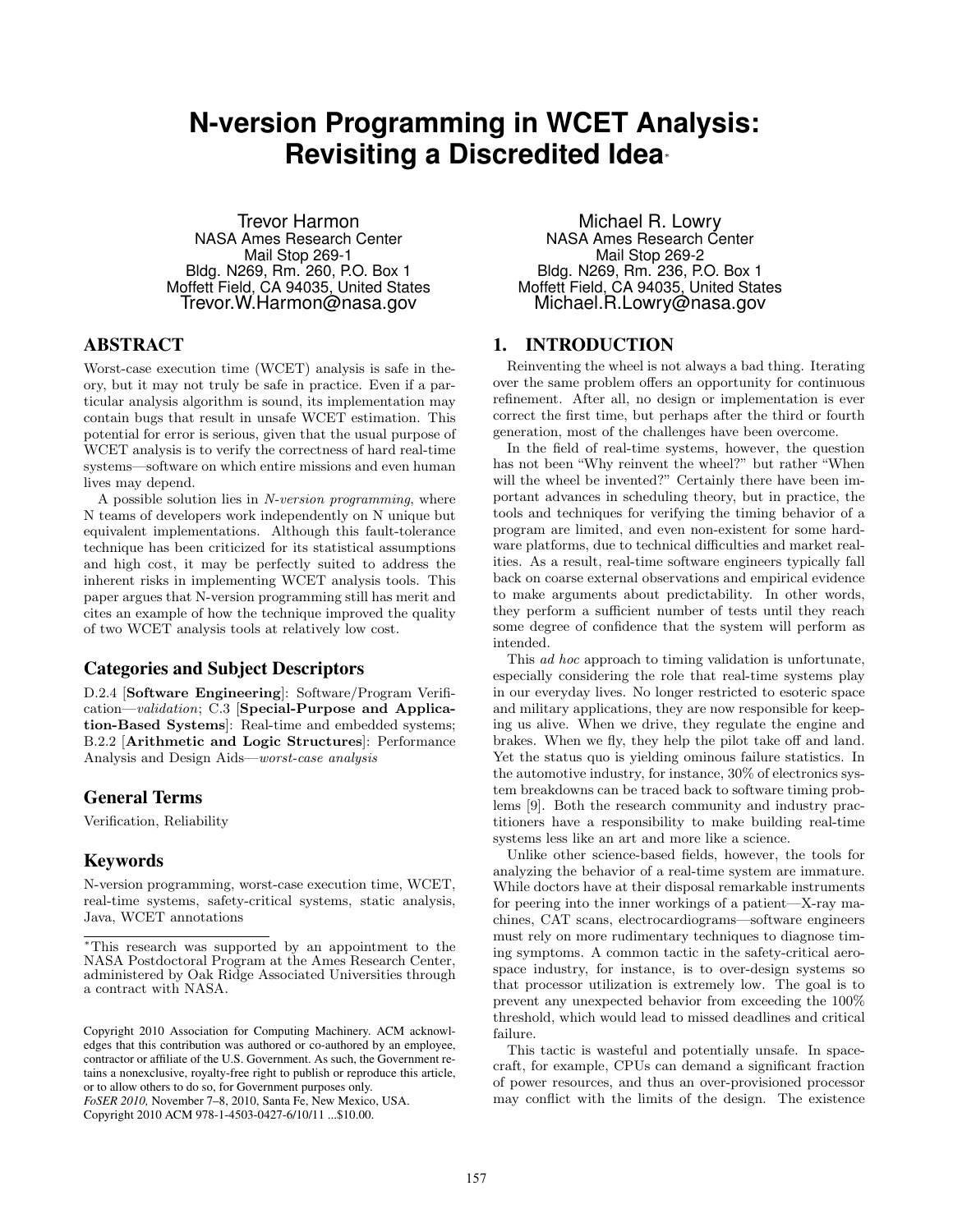of such a tactic also unmasks a more fundamental problem: Despite decades of research, practitioners still cannot trust modern tools and techniques to produce a real-time system that performs as expected. Even with substantial measurement, there is no certainty in response time and not enough confidence in the predictability of software. For hard realtime systems, a deeper, stronger guarantee is necessary.

## 2. WHAT IS WCET?

In 1986, while developing a real-time variant of the programming language Euclid, Kligerman and Stoyenko proposed a new way of providing this guarantee [6]. Now known as worst-case execution time, or WCET [8, 3, 13], it places an upper bound on the execution time of a given software task, where "execution time" is simply the time a particular processor takes to execute that task. The idea is to make timeliness a property that can be formally analyzed rather than simply measured. It yields a provably correct bound rather than an educated guess. Without it, no guarantee can be made that a system will meet its deadlines.

Given the importance of WCET, the natural question is how to obtain it. The most dependable and systematic approach involves a static analysis, in which the program is never executed, but instead evaluated based on a model of the target processor. This analysis begins with the program's control flow graph, where each node represents a basic block in the original program (that is, a sequence of non-branching CPU instructions). Finding the WCET then becomes a matter of finding the longest path through the graph. The "length" of each path is the execution time of its corresponding basic block.

Although a complete discussion of this computation is beyond the scope of this paper, the key point is that measurement can imply predictability, but only WCET analysis guarantees it. It ensures that the system will never react more slowly in the field than was measured during testing, as illustrated in Figure 1. Just as a doctor can only verify the true nature of a disease with a microscope, a software engineer can only reveal the true timing properties of a program with the aid of a WCET tool.

## 3. N-VERSION PROGRAMMING FOR WCET

While static WCET analysis is safe in theory, it may not truly be safe in practice. Even if a particular analysis algorithm is sound, the implementation of that algorithm may contain bugs that result in unsafe WCET estimation. The soundness of the CPU model is also a source of error. A modern, out-of-order, heavily pipelined processor, with multi-level caching and complicated shared buses, makes a cycle-accurate model seemingly infeasible. These potentials for error are a serious issue, given that the usual purpose of WCET analysis is to verify the correctness of hard real-time systems—software on which entire missions and even human lives may depend.

One might think to apply some formal verification technique to prove the analyzer's correctness, but this only shifts the problem, as the question then becomes how to verify the analysis verifier, and then perhaps how to verify the verifier that verified the analyzer, and so on, ad infinitum. What checks the checker? Who watches the watcher?

This conundrum is, of course, nothing new. Verifying correctness has been a major concern for the aviation and space



Figure 1: This histogram of execution time for a fictional real-time task illustrates the weakness of measurement when making claims of predictability. Performance testing may produce a data distribution like the shown one here, leading the developer to underestimate the maximum latency of the task.

industries, where a single failure can cause a catastrophe of fire and twisted metal. One approach that has been applied in these fields is known as N-version programming [1]. This software engineering practice involves N teams of developers working independently on N unique but equivalent implementations of the same program. In the deployed system, all implementations run concurrently, and when their computations are complete, a separate program examines the results and decides which answer to accept (see Figure 2). For instance, if two implementations of an algorithm agree on a result, but the third one differs, a voting procedure would reject it as incorrect. The approach results in a degree of tolerance to software defects—increasing with the size of N—because each version of the program checks the other N–1 versions.

For some researchers, however, N-version programming is a discredited idea. They argue that the assumption of independent failures among the N versions is statistically invalid [2, 11]. In other words, different programming teams can make similar mistakes. The approach may also be rejected because in many cases it is simply too expensive to be practical. An organization must create a second or third team for the extra implementations, which may double or triple the cost. For these reasons, the widely used DO-178B standard for safety-critical systems discourages N-version programming as a primary tool in the quest for software reliability [11].

Yet in many instances, N-version programming is a sensible solution. Even researchers outside the realm of safetycritical and fault-tolerant systems have found it useful. A book preservation project, for example, relied on a kind of N-version programming to digitize old texts using two separate character recognition programs [12]. If the programs disagreed, the discrepancy was reported and a human took over. The approach was effective in this case because the independent "teams" were commercial off-the-shelf products, so the cost of creating the redundant implementations was, essentially, already paid.

A similar approach could be applied to WCET analysis.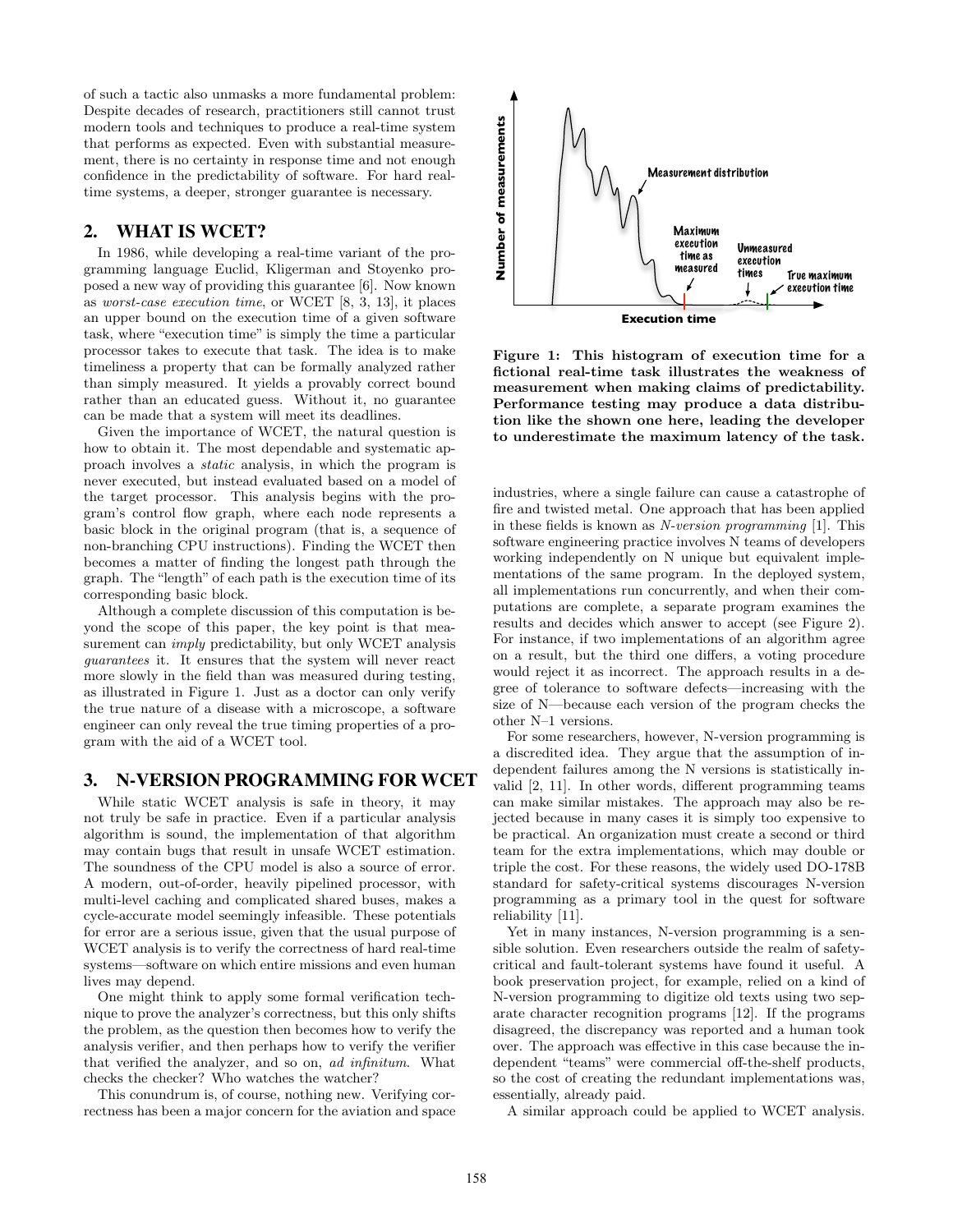

Figure 2: This simplified sketch of a three-lane flight simulator [7] illustrates a real-world example of N-version programming. The three control signals from the autopilot lane computations—each of which was developed by independent programming teams—are fed into a separate servo logic function that decides which, if any, are faulty.

Instead of voting, however, as in a conventional N-version programming scenario, the single "worst" result must be taken. For instance, if one tool indicates that the WCET of a task is 10 milliseconds, while another says 12 milliseconds, and a third reports 15 milliseconds, the user should reject the first two results.

In addition to providing more reliable WCET analysis, this tactic would also help detect bugs in new analysis tools that are still undergoing development. This very approach was applied successfully to the development of Clepsydra, a WCET analyzer for Java [4]. Every line of code in this tool was new and untested, and the sheer difficulty of computing WCET by hand meant that verification of the tool's correctness was limited. Fortunately, a similar WCET analysis tool for Java had recently been published [10], allowing direct comparison of the two tools across a variety of test cases. In some instances, discrepancies between the results were traced to bugs in Clepsydra (usually related to cache analysis), while other discrepancies were caused by the second tool's handling of array variables. In both cases, the bugs were logged and eventually fixed, leading to an improvement in quality of both tools.

Even when there is no second or third tool for comparison, N-version programming can still provide benefits. This counter-intuitive observation comes from the fact that a single tool may incorporate different versions of the same algorithm. The Clepsydra tool, for example, initially provided a longest-path search algorithm based on integer linear programming (ILP), but it was found to be impractically slow in some cases due to the NP-hard complexity of ILP. A simpler, faster alternative based on recursion of the control flow tree was thought to produce identical results, at least in theory [4]. Testing this theory was simply a matter of applying N-version programming: A battery of test cases was run against the faster but untested tree-based algorithm and the slower but known-good ILP implementation, and the results were compared. Discrepancies were indeed found and traced

back to implementation mistakes, but eventually both algorithms yielded the same answers for all tests.

## 4. TOWARD A WCET ECOSYSTEM

Eventually, the proliferation of WCET analysis tools could become a large-scale instance of N-version programming. Teams of programmers around the globe, working independently to create the same type of tool, would implicitly provide a check for the other, ensuring that WCET analysis is safe. Importantly, the work of creating these redundant implementations would be distributed across all customers of the tools, making the cost of N-version programming negligible.

At the moment, this scenario is only a dream. It assumes that a sufficient number of WCET analysis tools is readily available, but for now there exist only a handful of such tools from academia and industry. What is needed is an ecosystem: a healthy population of a variety of interchangeable tools from a variety of independent vendors.

The advent of such an ecosystem is currently blocked, however, largely due to technical limitations. For example, some tools target just one or two specific processors, and all of them place certain restrictions on the kind of source code that they can analyze. Some allow recursion, while others do not; some support C++, while others do not. Because each tool handles a slightly different set of processor models and source code features, they cannot act as drop-in replacements for each other. For the goal of N-version programming, which demands interoperability, these are major obstacles.

Yet even small obstacles, put in place by the arbitrary decisions of WCET tool implementors, remain unsolved. Consider loop bound annotations, which allow the tool's user to specify the maximum number of iterations of a loop. Such annotations are necessary in cases where the tool cannot automatically determine the loop bound. Inexplicably, every tool insists on its own proprietary syntax for expressing this bound, as shown in Table 1. Each row of the table provides an example of how a loop bound of ten would be annotated for a particular tool. Observe that not one of these fourteen tools shares a common syntax.

This compatibility issue—merely an artificial boundary is therefore a sign of immaturity in the field. There is no technical reason why WCET tools cannot share the same syntax for loop annotations. Tool implementors simply have not agreed on a common standard [5]. There are clearly opportunities for practitioners and researchers to work together more closely and more often, for the benefit of the field as a whole. Until this happens, source code for hard real-time systems will remain locked to the flavor of a particular analysis tool, and the potential of N-version programming cannot be realized.

### 5. CONCLUSION

Software faults may not be strictly independent, as required by N-version programming. If, for example, software derives from the same specification or requirements document, different teams of developers creating that software may make the same mistakes when interpreting the document. WCET analysis tools, however, are not built from a spec. Approaches to cache analysis, in particular, rely on creative strategies and innovative algorithms, rather than